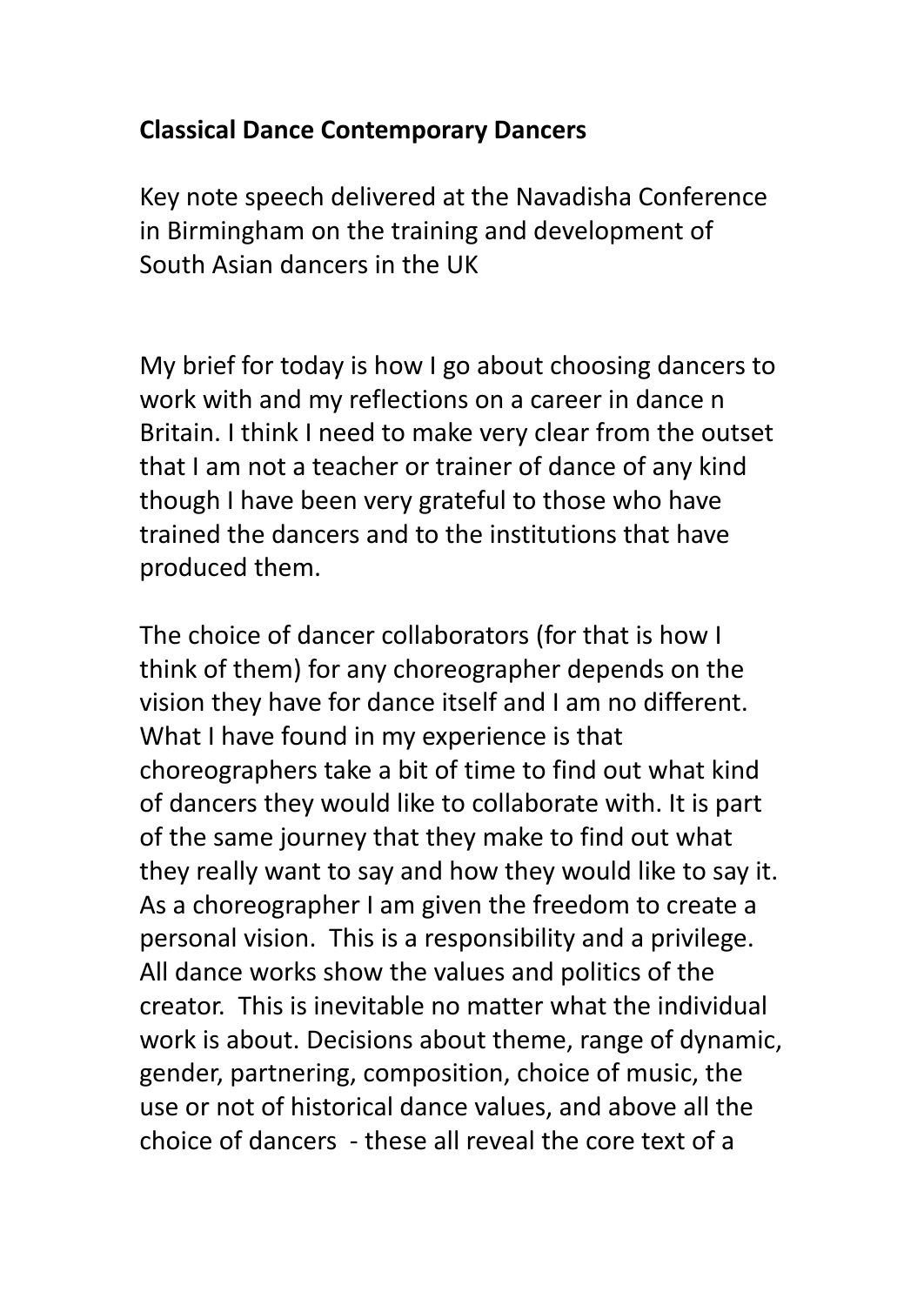piece of dance. It is in fact the biography of the maker or makers.

I am now going to use the dreaded C word. I see it raising its head above the parapet and looking insouciantly at me. The word is contemporary. If I was making classical work my answer to the choice of dancers would be easy and I would finish my keynote talk in a couple of minutes and leave you all in peace to have an extended coffee break. But alas that is not the case and I will be bending your ear for some time.

I think the primary thing that influences my choice of collaborator is the fact that I am a contemporary choreographer. This is a much-debated word and has been used by so many in so many context that I would be asking for trouble if I tried to define it.

When I use the word about myself I generally mean that I am on the side of change. Change is not a fixed thing (it would not be called change if it were!) – it is more like an excursion without a fixed destination that one decides to undertake. How far one goes and how much one decides to be changed is a personal choice. For some a little way from the historical base camp is enough. Others are happy to go on moving and hang the consequences. The constant traveller comes up against some irritants. Friends who knew you at the beginning might say regretfully " hey we don't recognise you anymore!" or there are always self styled arbiters who might point to invisible lines on the ground and say " well if you pass this point we are going to revoke your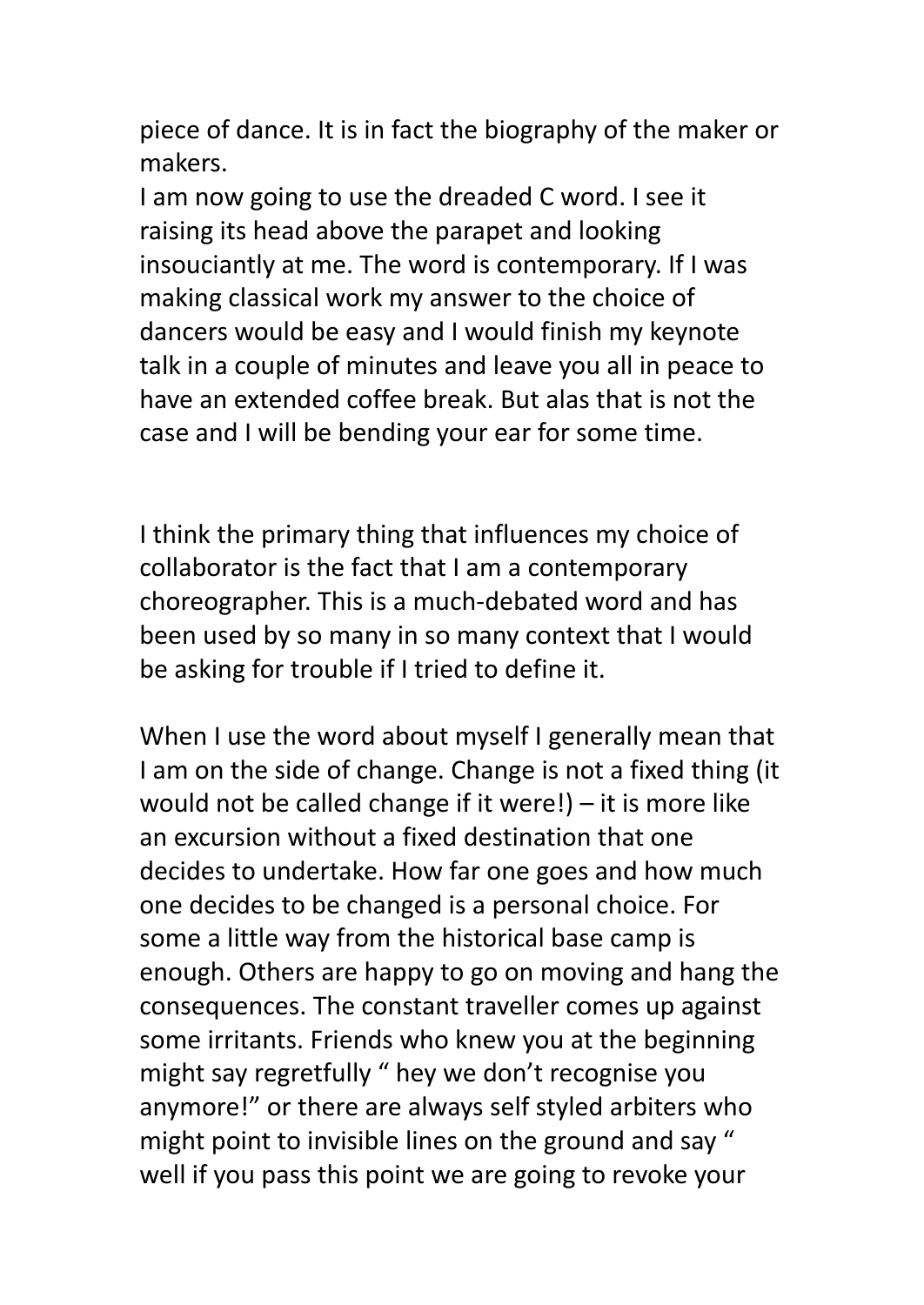passport ". Contemporary I would say is when the identity of the artwork is of greater concern than the cultural or racial identity of the artist.

Contemporary is also a useful indicator when one is thinking about the role and value of history and of historical dance cultures in one's work. South Asian Dance asks this question of you with more emphasis than most. Bharatha Natyam for example, which is the dance that I am most familiar with, is probably the most invested in terms of politics and history. For me to have dance classes as an urban middle class girl a huge social upheaval had to take place in the early and mid  $20<sup>th</sup>$ century. I have the pioneering and remarkable genius of Rukmini Devi as well as the rise of Tamil cinema which produced dancer celebrities like Kamala Laxman to thank for that. My mother like many mothers who grew up in India as it struggled for independence from the British believed that this new Bharatha Natyam was different from the old Sadiraatam. It was part of the new confident Indian identity that she was helping to create as she cycled to her college in Chennai to read for her degree in maths. She was also a great fan of Kamala. So although dance played no part in her education she wanted it to be part of mine.

Bharatha Natyam was part and parcel of the defiant self-assertiveness formed as a riposte against not only the European models of classicism but which also sought to redress the low opinion of dance and dancers held by the colonisers. Speaking about the setting up of the iconic arts training institution Kalakshetra Rukmini Devi described her intentions thus . Kalakshetra was to be in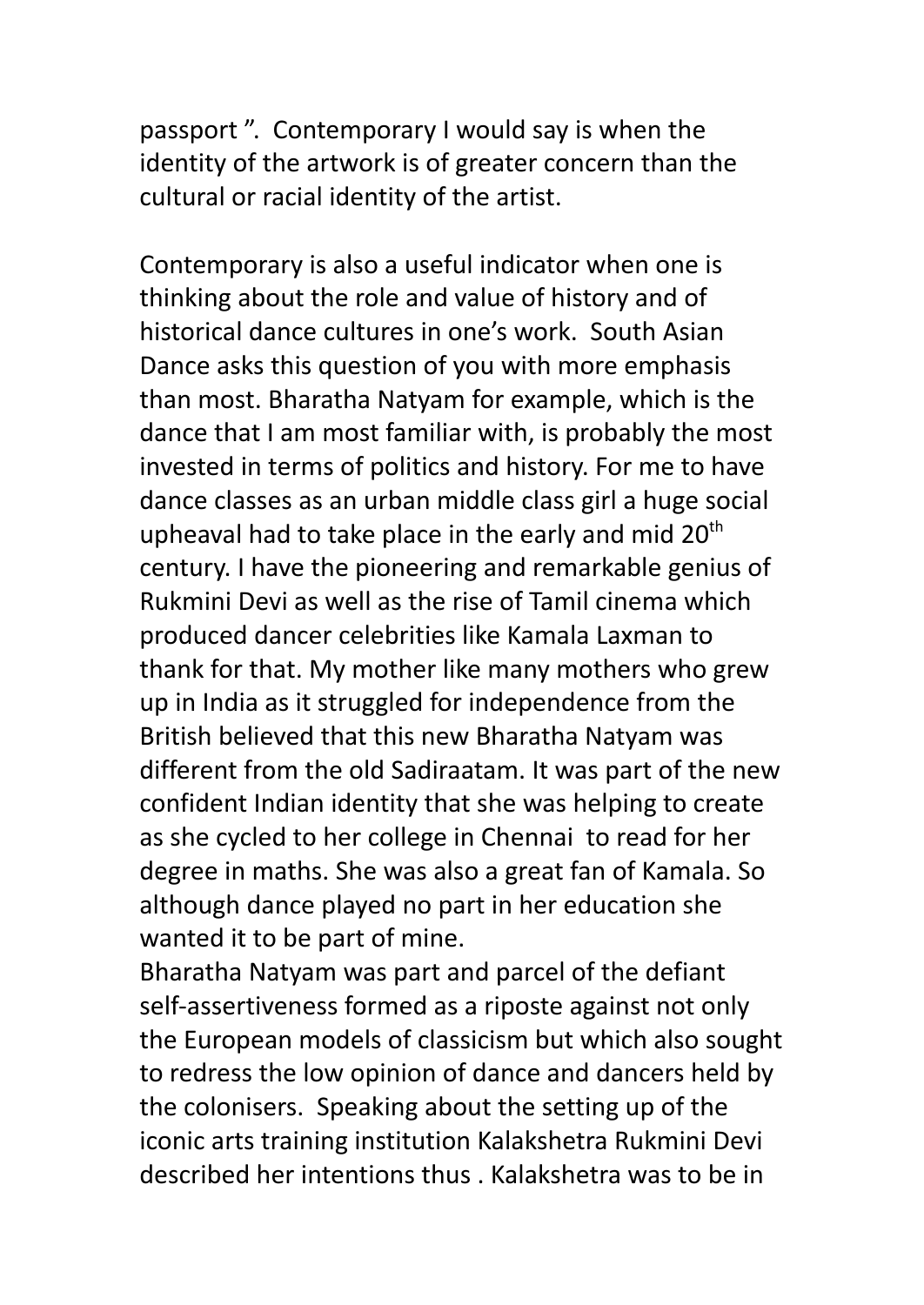' Recognition of the priceless artistic traditions of our country and of imparting to the young the true spirit of Art, devoid of vulgarity and commercialism.'"

Under colonialism the artistic traditions in dance had been under threat or declined and had to be reclaimed, rehabilitated, re invented and in that process also inevitably changed.

Today the web site of Kalakshetra which is now a premier dance college still bears witness to those noble, patriotic and defiant times

*." It exists in order that youth may be educated, not to become artists alone, but to have the right attitude to life, the right attitude to art, in order that they may be of great service to our country."*

That was a period in history. That was a period in history and it probably had the same dynamic effect on Bharatha Natyam that the Tanjore quartet had had much earlier in the  $19<sup>th</sup>$  century. Art and specially dance, before the camera began to record it, has a complex and changing history and its functions, values and properties change accordingly. Mapping these movements allows us to construct a biography of the subject.

My mother although she sent me to dance classes probably never thought of dance as a professional career choice. She believed like Rukmini Devi in the ideals of the great Indian heritage but also like many of her generation thought that dance had its place chiefly as a noble hobby untainted by the economics of earning a living. She probably thought that orthodoxy had been restored and equilibrium reached. However, when I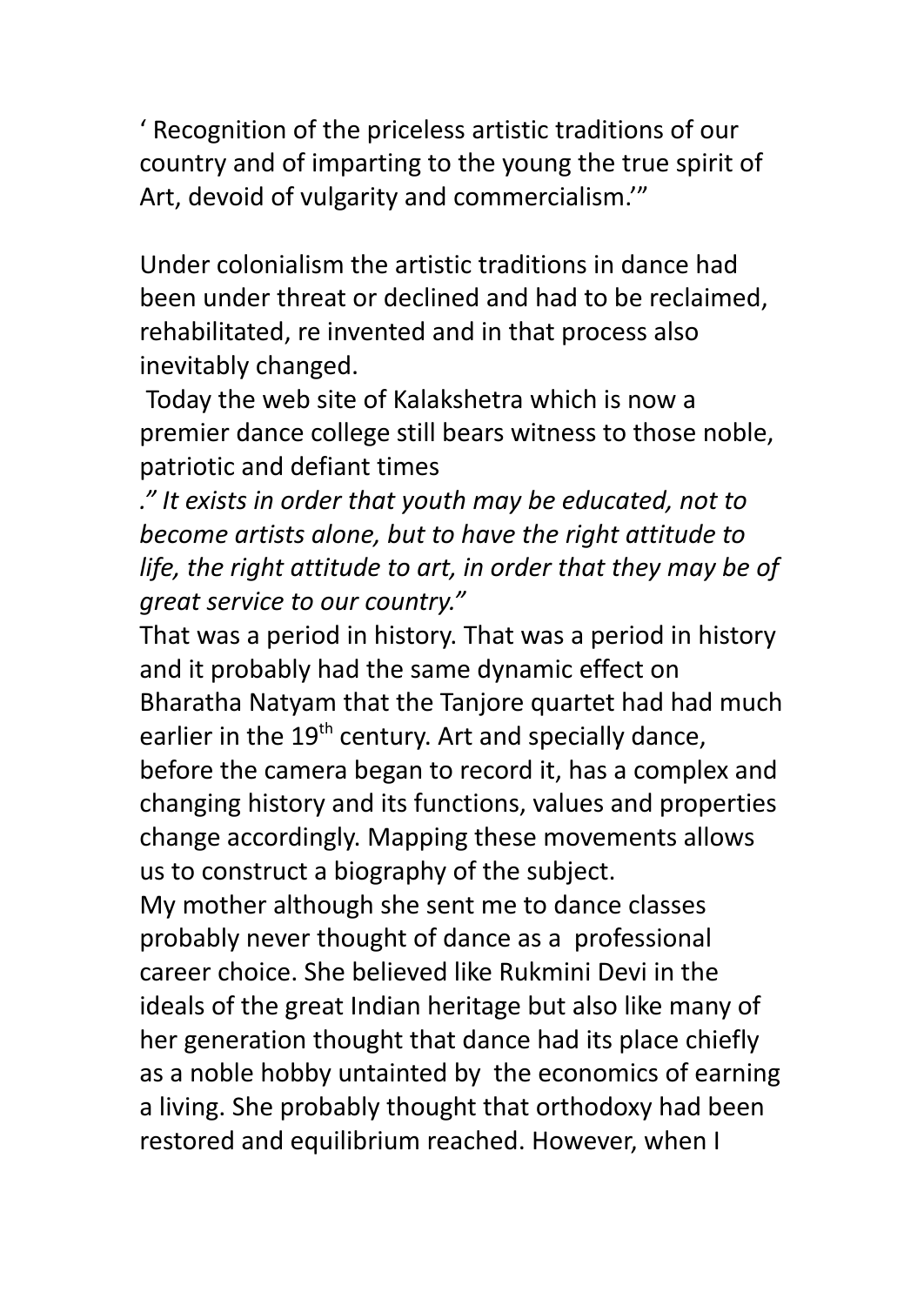chose to be a dance professional in Britain and not a noble hobbyist I presented a challenge.

So, my relationship to historical dance culture is a continuous dialogue rather than a fixed entity. Does this mean that I do not value any rule based historic dance? Of course, I do but I have a perspective towards the functions and values behind the rules while giving them the utmost respect. I am aware that rules come out of aesthetics. People create culture and aesthetics and that culture is sensitive to historical and political change. Furthermore, culture is not monolithic but often has competing ideologies within it.

The end of foreign rule did not mean the happy ever after for many people of South Asian origin. It was often followed by post-colonial migration - a seismic change which created the diaspora and which is why we are here today.

If the first feature that colours my choice of dancers is my own attitude to history and culture then the second feature is my interest in a certain untidiness. As a resident of London, I recently received a flyer from a politician who suggested that I vote for him because he recognized and respected my difference as a Tamil. In a fine piece of racial profiling it even assured me that my jewelry would be safer with this candidate. My immediate reaction, apart from musing on the absurdity of owning a hoard of jewelry as well as having a mortgage in London, was to feel how different that attitude was to my experience of the UK today. The flyer seemed to ignore the cultural elasticity of diasporean life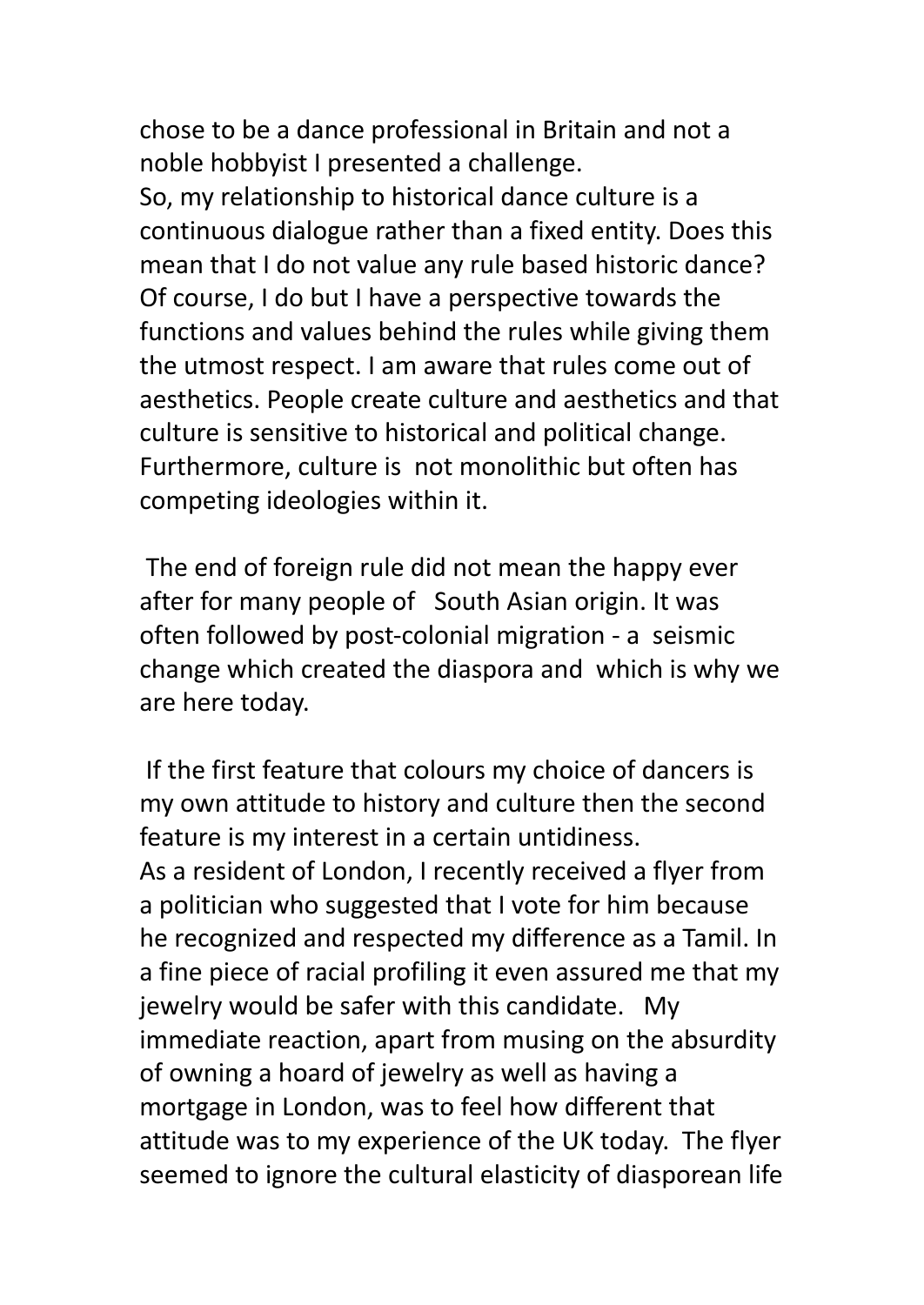as well as the innate generosity of people in cities as they connect to their similarities as human beings rather than guard the differences. The politician's vision was of a carefully manicured multiculturalism where the tulips are held in distinct beds of their own and firmly separated from the daffodils in the next. That may make for neatness and a certain kind of easy to recognize profiling but what I notice is what is going on underground – that the roots are doing what they always do. They are twisting and curling and becoming enmeshed with the other roots in search of sustenance in a common soil. Most of the roots in my garden belong to my neighbor in fact! Roots seem to like exploring and are no respecter of fencing, suburban or otherwise As a dance maker I have always wanted to place my work in that common soil where the roots are active.

So finally, via a slightly roundabout way the answer to the questions that was asked.

The qualities that I could flag up are

1. Technique What I mean by technique is intense and prolonged time spent in training the body in whatever dance form that inspires one. The body is a stubborn entity (at least mine is) and to plumb its depths and realize its potential needs time as well as talent. It's also a psychological and possibly a neurological state, which the best technicians have. When I work with that quality it reminds me of what the Irish poet Yeats meant when he spoke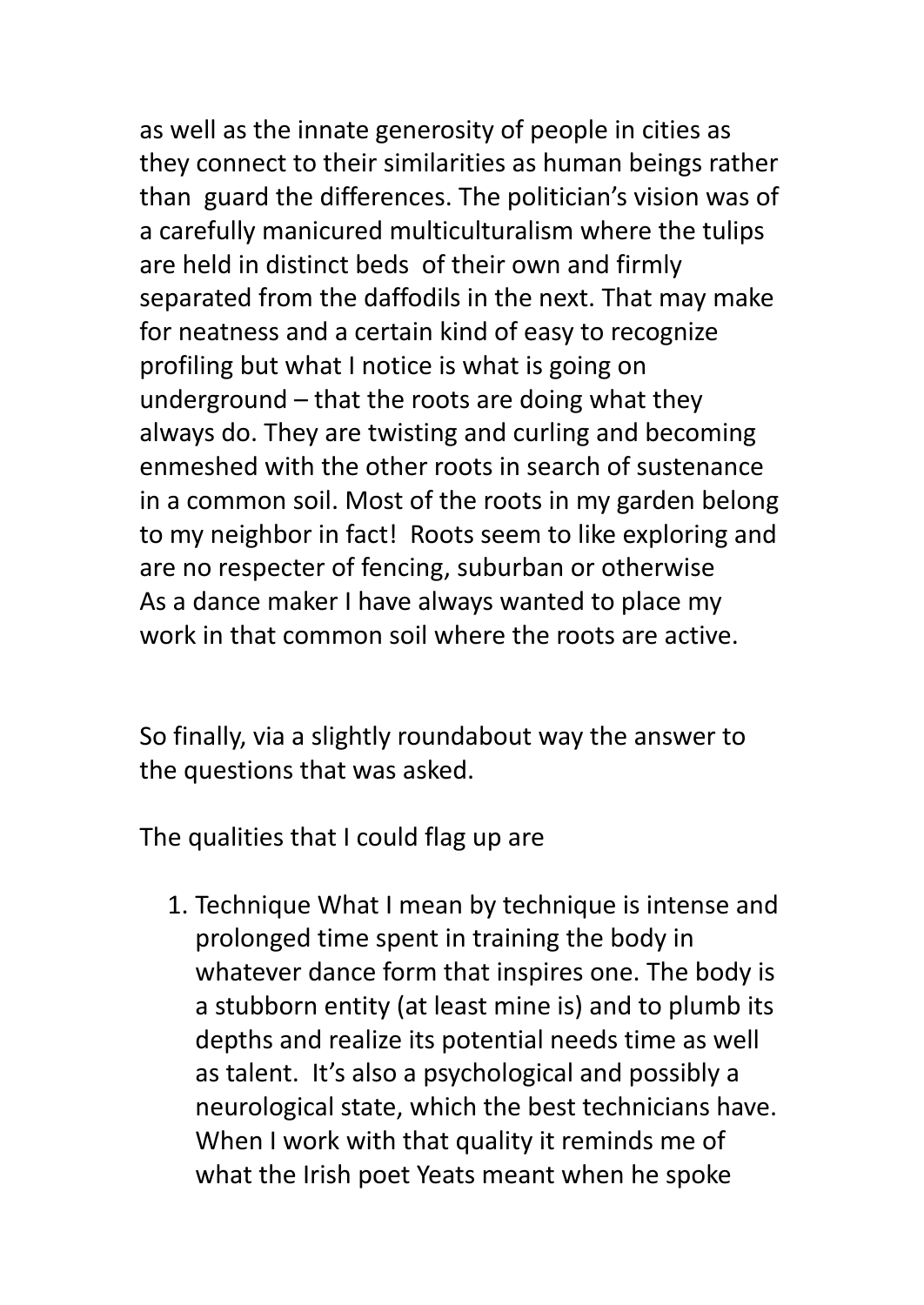about the dance and dancer being one. There is a unity of being where even the periphery of the body is shining with dance intelligence.

2. Literacy – I think this is a quality that helps one transcend the technique and use it rather than merely replicate it. Its what helps me when I can communicate natya arambha arms to a dancer from Rambert as a physically rather than a culturally understood experience. It's the quality that helps a Spanish ballet dancer impress Leela Venkatraman the dance critic of the Hindhu with her teermana adavu. " Bharata Natyam phrases were impeccably rendered" was the comment. I am not saying that the ballet dancer became a BN dancer. Rather that she had the physical knowledge and intelligence to understand and deliver a differently coded movement. She was a a dancer who benefitted from a rigorous classical training as well as post graduate qualification in contemporary dance, Being Spanish she had also learnt some flamenco.

3 Imagination – Contemporary dance might require a personal signature but it is a signature that needs the endorsement of the dancers who deliver it. I work with tasks in the studio where the dancer collaborator is a partner in generating material – the first stage of choreography, as we build up a bank of raw words and phrases. Later this bank is used to select, direct and compose. This comes, in my experience from the facility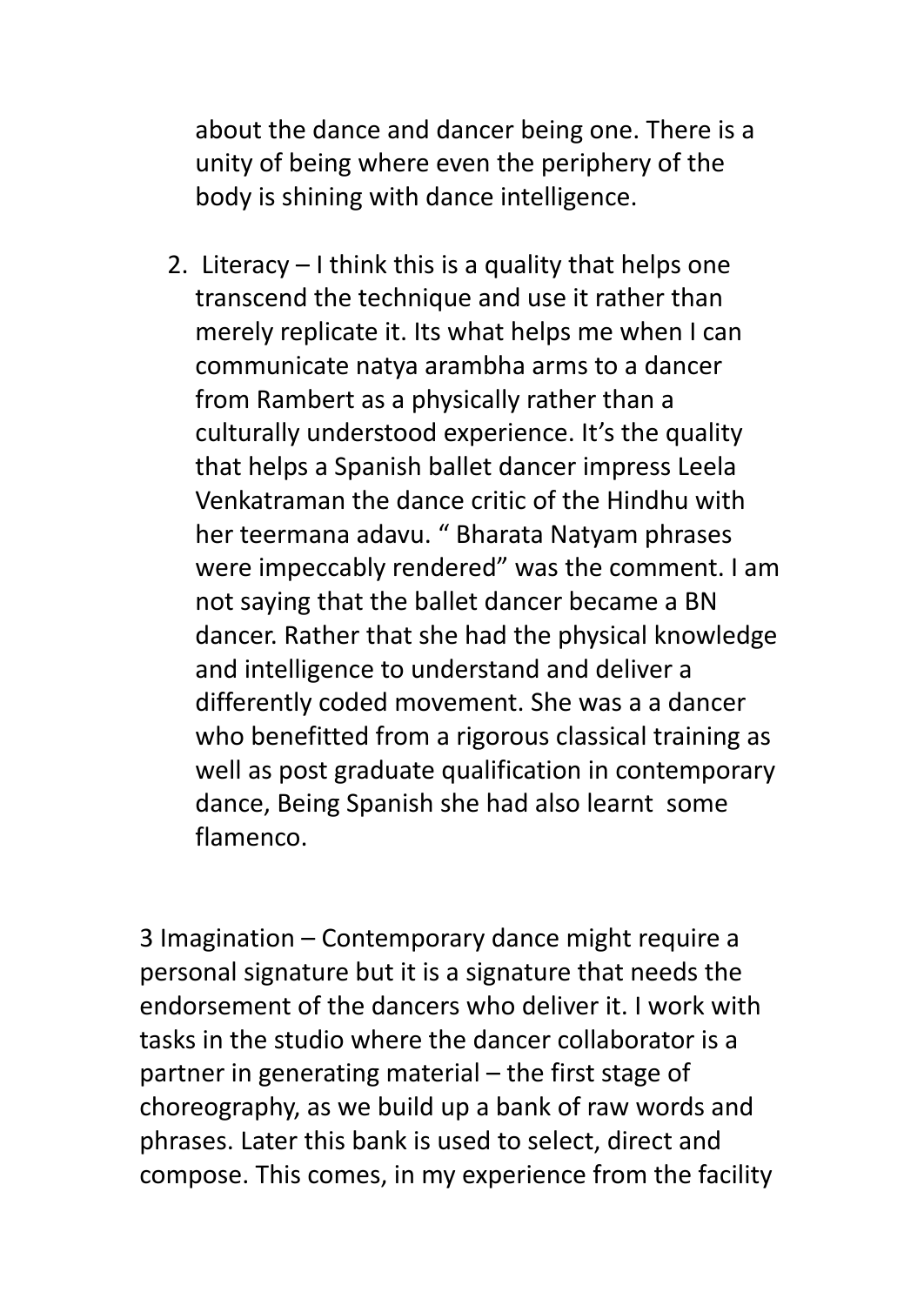that the dancer has to respond to ideas through movement but also to the connection that they see between their dance training and the rest of the world they live in. Connections to other cultural artifacts such as film, books, visual art and other dance works. Its where dance training opens up a way to critique other artistic experiences and thereby see connections and differences.

A career in dance is a complex one. Success in the arts is a difficult parameter. Is it influence, integrity, or is it financial success? Is it having the biggest audience or reaching the right audience in a small venue? Is it being a marketable international star or is it someone who makes a huge difference to their locality? Or is it simply personal satisfaction? These are questions that each artist has to answer for themselves. Many years ago I saw a small puppet company perform Marlowe's Dr Faustus where Helen of Troy was just a wooden doll with yellow wool for hair. It was performed in a barn theatre. However it was a performance that I still remember with gratitude even today. Recently I saw the same play on a west end stage with a celebrity cast and a fortune spent on design. I almost wrote and asked for my money back, to me there is no doubt where I encountered art and artists. It was definitely in that barn in Devon. However it was in the context of a small audience, tiny theatre and a small production budget. And I don't even remember the name of the company. Success in the arts is measured in different ways to other professions and it needs strength of character and also support form one's family but above all from one's colleagues, teachers, mentors and fellow professionals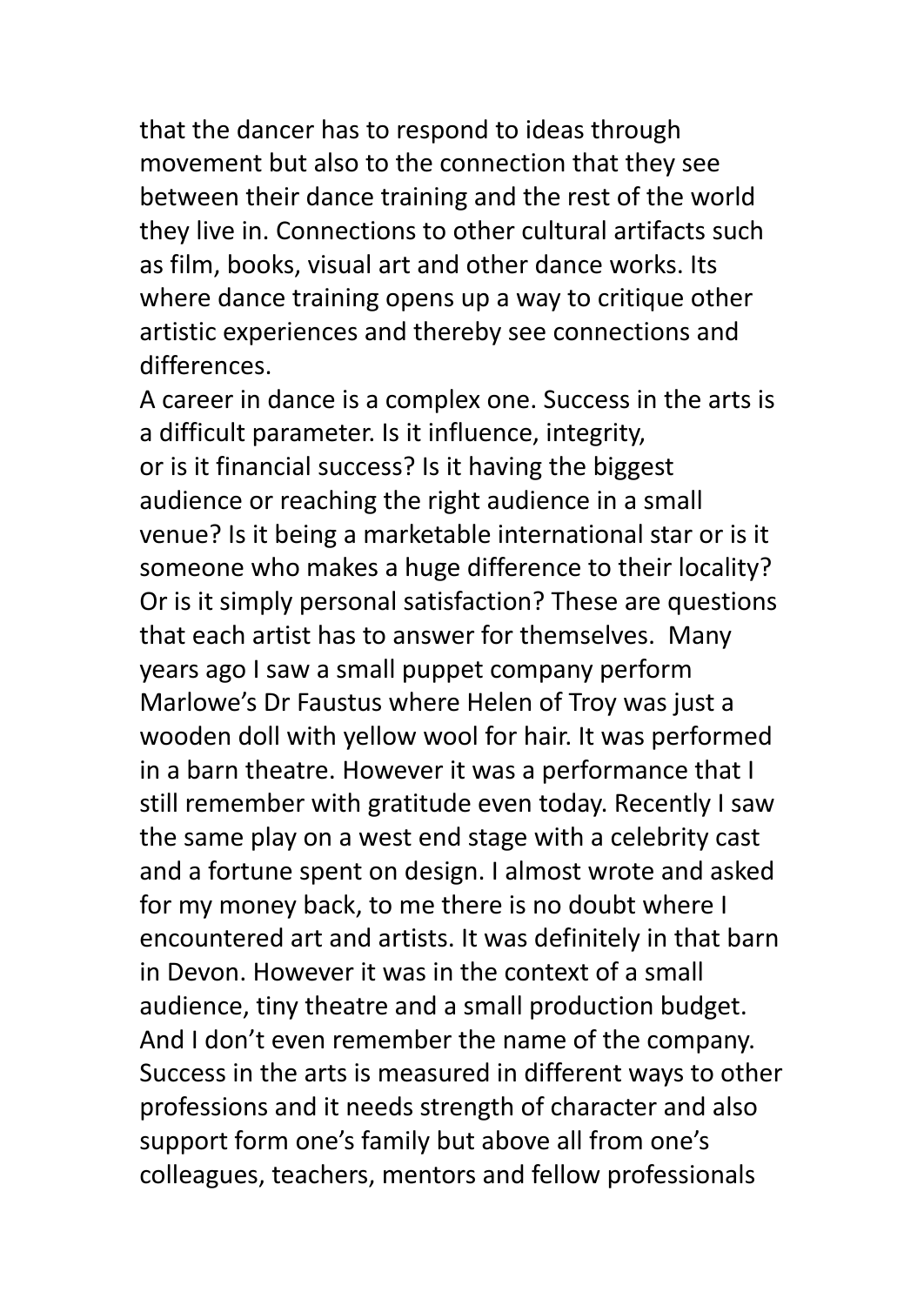to embrace, understand and value a variety of models of success.

To train in dance is an aspirational activity. To train and work in the South Asian diaspora is to be part of history in the making – no less momentous than those other social upheavals that have left their imprint on dance. In Britain local and national state funding for dance is a factor in the shaping of the dance biography. It has meant that the South Asian dance training narrative has been linked mainly to the politics of cultural diversity. This is in contrast to the narratives of other institutions that deliver dance training. The Royal Ballet School for example is incredibly practical, clear and precise. It says "Our mission is to train and educate outstanding classical ballet dancers for The Royal Ballet, Birmingham Royal Ballet and other top international dance companies."

The website of London Contemporary dance school states its aims as

"Developing highly motivated, imaginative and creative graduates, who will be ready to enter the profession as skilled, flexible, and responsive artists with an understanding of the realities of a career in contemporary dance"

Rambert Dance maintains that

"It was, and remains, a place of dance innovation based on a sound technical training. Our graduates now can be found all over the world. They work as dancers, directors, choreographers, teachers, researchers and academics".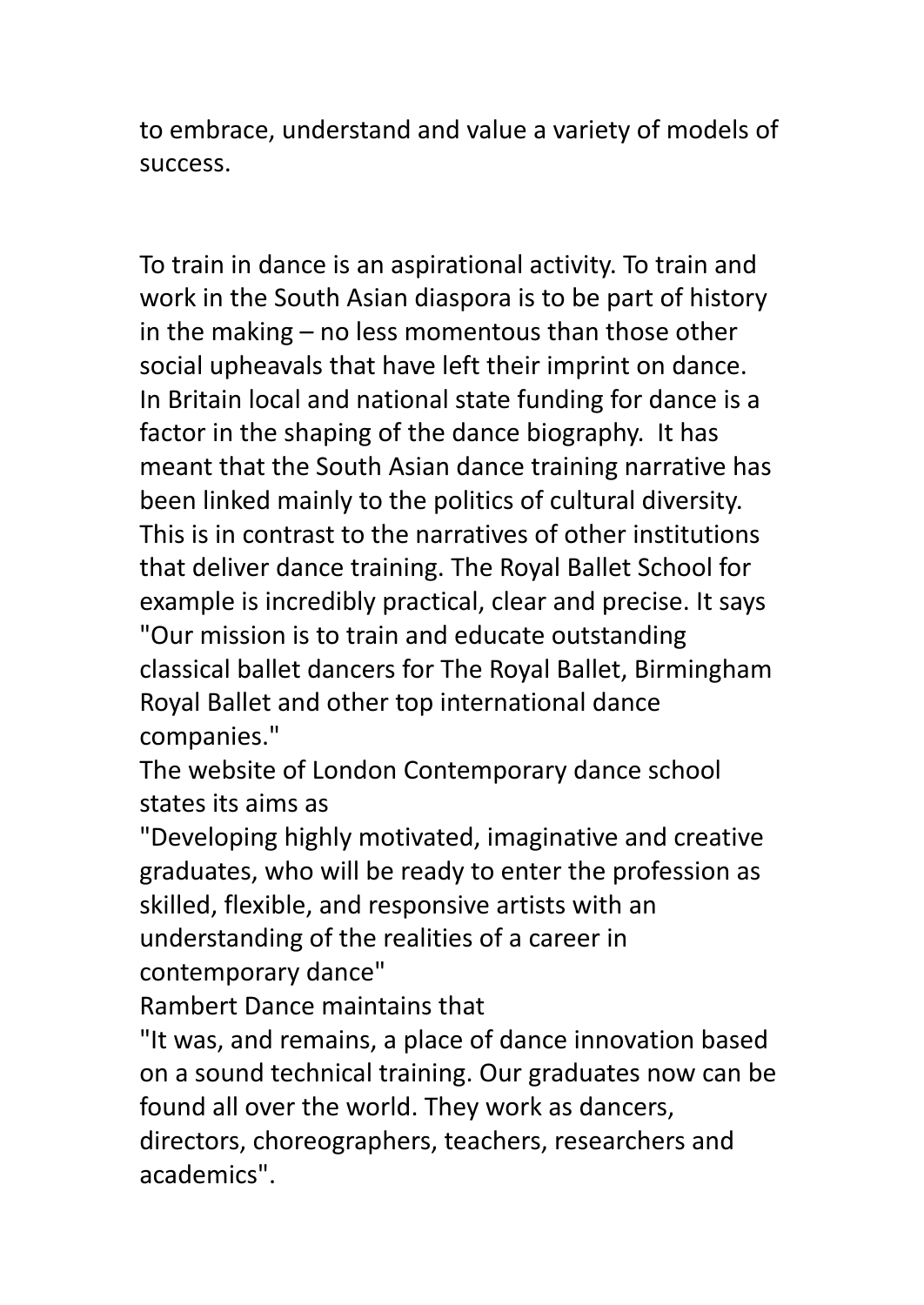Laban invites contemporary dance professional's artists to

"Deepen your understanding of contemporary dance, extend your technical abilities and increase your creative skills to succeed in the competitive world of dance."

What is notable in all the above is a clear-eyed understanding of the market and the possible trajectories of their students.

I am sure that South Asian dance in Britain will continue to make its own distinctive biography.

One of the most hopeful signs is the increasing number of British Asian dancers who have found a way to carve their own paths. Finally, what will sustain us is our own desire to learn and the realization that dance training is a strength that will take us forward whether we end up as professional dancers, choreographers. dance teachers, work in other ways in the dance sector or take one's dance education to enrich totally different careers.

Finally I would like to dedicate this talk and this moment to the memory of Rashpal Singh Bansal. 1980 -2009. He met the complexity of a being a young Asian dancer in Britain full on and dealt with it with remarkable honesty. His training as a dancer in Britain, his identity as an Indian and an East Londoner, his voice as a choreographer, his obsession with video games, his love of electronica (I could go on) created an amazingly rich matrix. A matrix that we can all probably recognise. It is also within this matrix that the future training and career paths of young Asian dancers will be made.